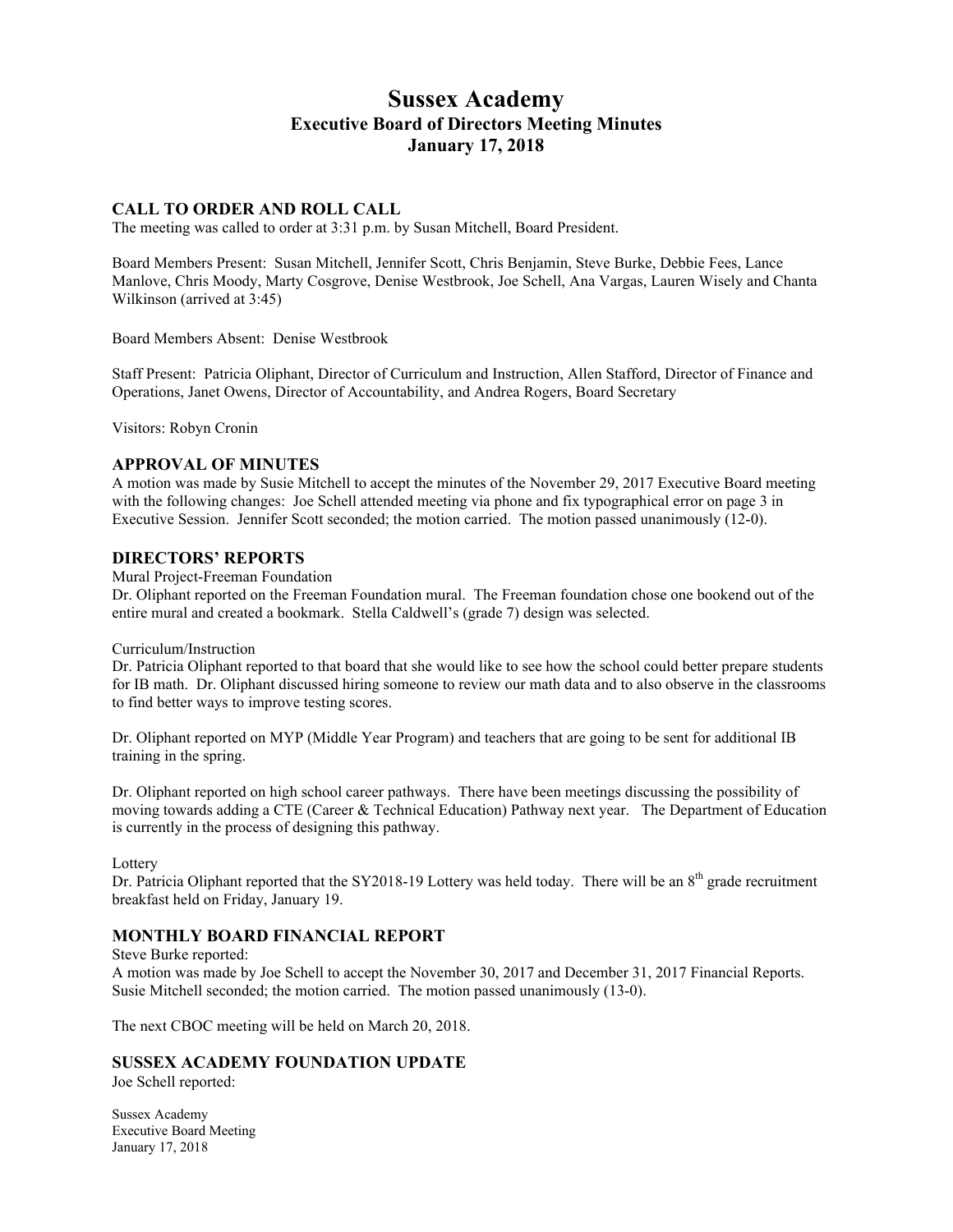The Sussex Academy Foundation met this morning. The foundation declared the capital campaign complete. The foundation currently holds \$2.2M in reserves and owes \$3.6M. The board voted today to repay \$2.0M of the outstanding loan with a balance of \$1.6M remaining. The foundation also voted to give \$10,000 towards the summer college trip and up to an additional \$4,000 for those families with needs. Also, the foundation awarded \$1,000 to mock trial and 2 - \$1,500 scholarships for this years graduating seniors.

### **COMMITTEE REPORTS**

**Executive** No report was presented.

**Finance/CBOC**  No report was presented.

**Recognition** No report was presented.

#### **Outreach**

Lauren Wisely reported on an upcoming event called Ted Talks that will be held on February 9, 2018 at the Hotel DuPont in Wilmington.

**Building and Grounds** No report was presented.

**Program Development** No report was presented.

**Athletics** Written report was presented.

**Legislative** No report was presented.

**Governance** No report was presented.

**Nominating** No report was presented.

**Succession Planning** Robyn Cronin introduced herself and updated the board on the status of the Directors' search.

**OLD BUSINESS**

No Old Business.

**NEW BUSINESS** No New Business.

**PUBLIC COMMENTS**

No comments presented.

#### **EXECUTIVE SESSION**

A motion was made by Chris Benjamin to enter into Executive Session at 5:29 p.m. to discuss Section 10004B, #4 Strategy Session and B#9 personnel matters. Jen Scott seconded; the motion carried unanimously (13-0).

Sussex Academy Executive Board Meeting January 17, 2018